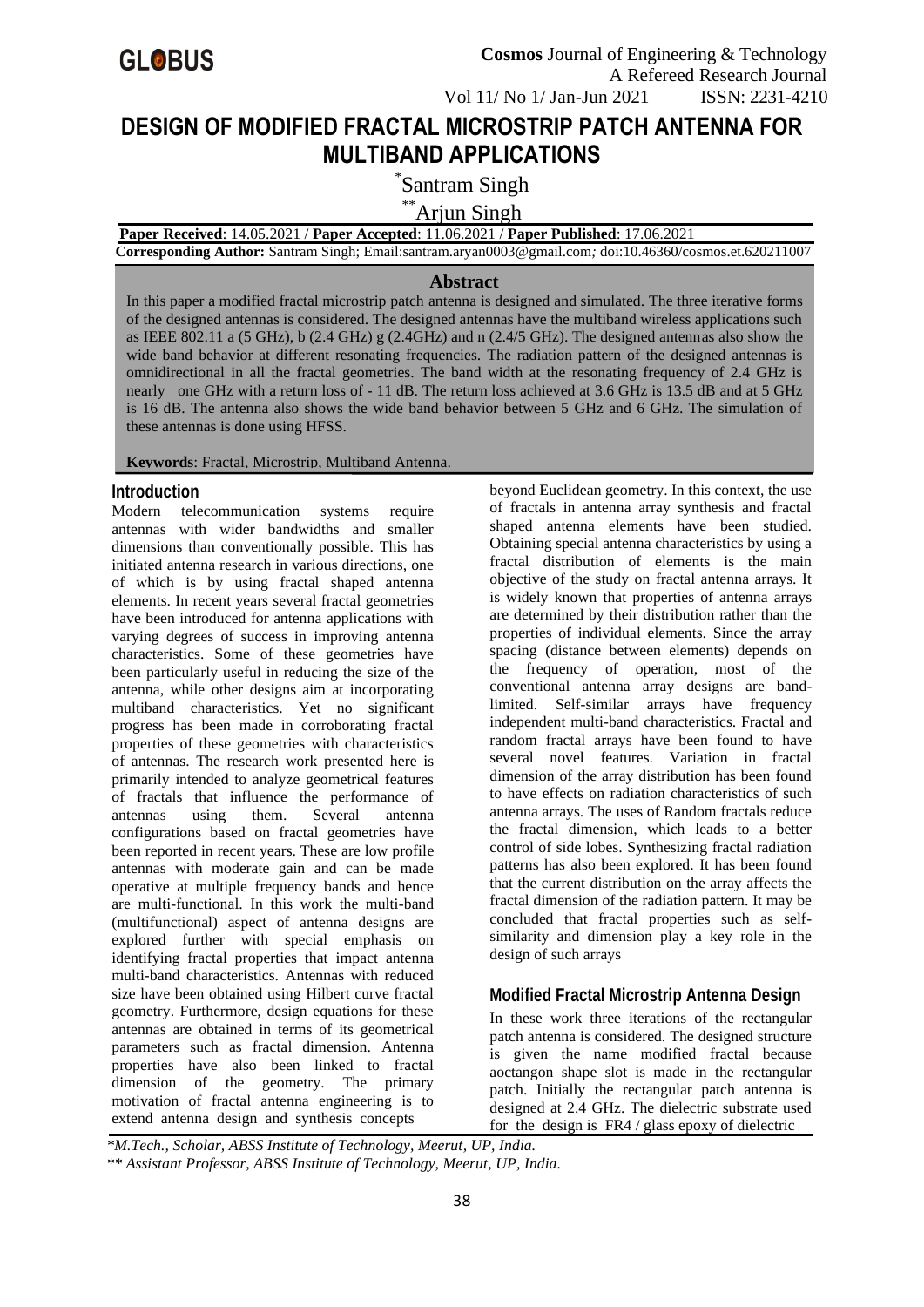constant 4.4, loss tangent of 0.02 and the height of the dielectric is 1.6 mm. The following formulas are used for calculating the width and length of the microstrip patch antenna.

$$
W = \frac{c}{2f_0} \sqrt{\frac{2}{\varepsilon_r + 1}}
$$
 (1) (1)

$$
\varepsilon_{reff} = \frac{\varepsilon_{reff}}{2} + \frac{(\varepsilon_r - 1)}{2} (1 + \frac{12h}{w})^{-(1/2)}
$$

$$
L_{eff} = \frac{c}{2f_0 \sqrt{\varepsilon_{reff}}} \tag{3}
$$

$$
\Delta L = 0.412h \frac{(\varepsilon_{reff} + 0.3)(\frac{w}{h} + 0.264)}{(\varepsilon_{reff} - 0.258)(\frac{w}{h} + 0.8)}
$$
(4)  

$$
L = L_{eff} - 2\Delta L
$$
(5)

Here in the formulas  $c =$  Velocity of light in free space  $f_0$ =Operating resonant frequency  $\varepsilon_r$ = Relative dielectric constant  $\varepsilon_{\text{reff}}$ =Effective dielectric constant of the substrate h= Height of the substrate  $w =$  Width of the substrate

The calculated width is 38 mm and the length is 28 mm. The microstrip feed line technique is used for the feeding of all the antennas. The width of themicrosrrip feed line is calculated for the 50 ohm is 3.05mm.

$$
Z_0 = \frac{120\pi}{\sqrt{\frac{\varepsilon_{eff} \left[\frac{W}{H} + 1.393 + \frac{2}{3}ln\left(\frac{W}{H} + 1.444\right)\right]}{(6)}}}
$$
(6)

The designed antennas are shown in figure 1.





(b)



(c)

# **Figure 1: Modified Fractal Microstrip (a) Base Antenna (b) First Iterative Antenna (c) Second Iterative Antenna**

The Feeding is done near to the edge so that higher order mode is excited along with the  $TM_{01}$  mode at the 2.4 GHz. The three iteration are made in length and three iterations are made in the width 38 mm in rectangular patch. So, the entire rectangular patch consists of the 9 rectangular segments of dimensions 9.33 mm and 12.66 mm as shown in fig 1(b). In the first iterations an octagonal slot is cutted from the central rectangular patch. In the second iterative form additional nine octagon slot are made in rectangular patch. The addition nine octagon slots are made from the nine additional rectangles of dimension 3.11 mm1 and 4.22 mm.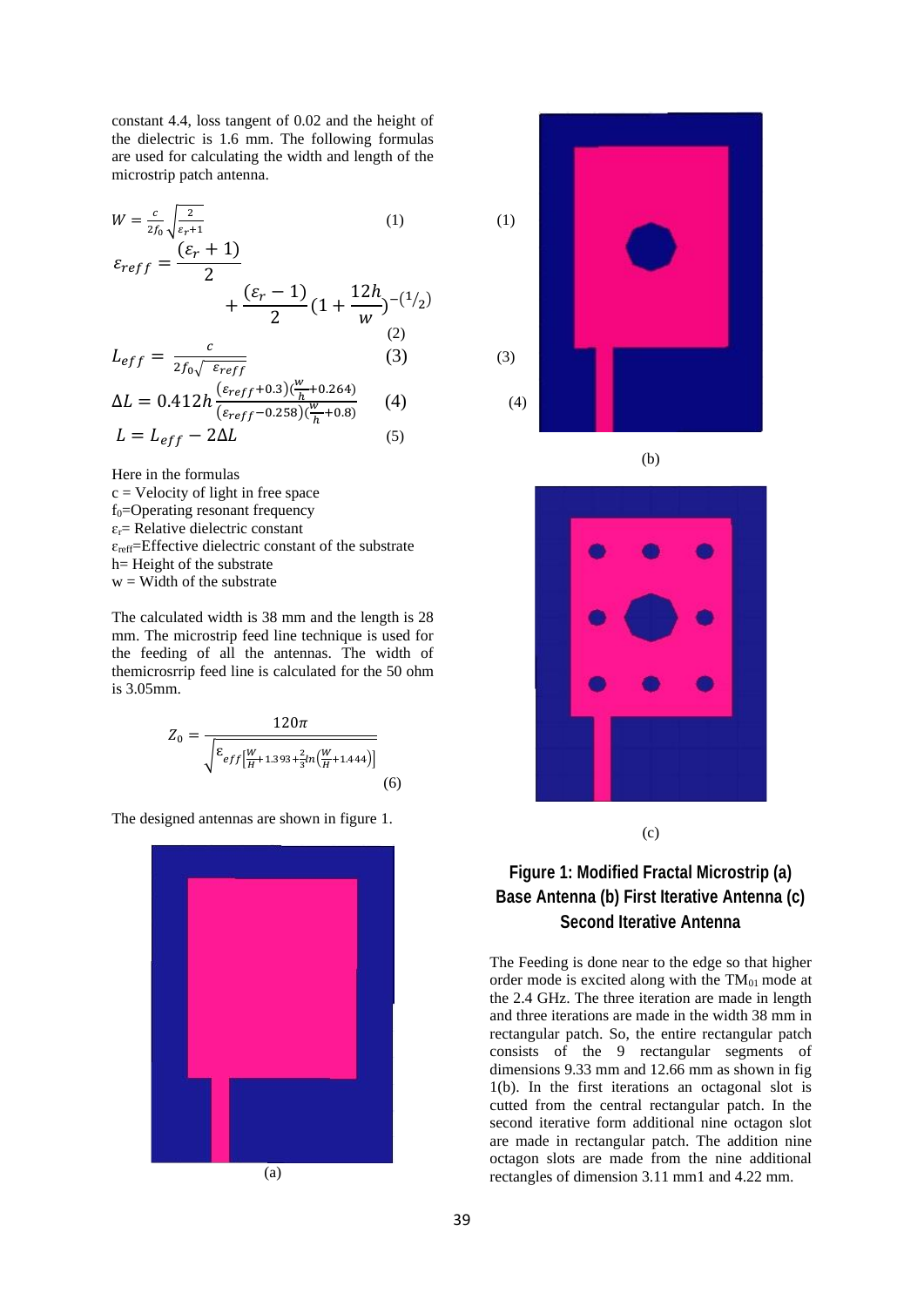#### **Results and Discussions**

The return loss of all the three designed antennas are simulated and discussed. The  $S_{11}(dB)$  Vs frequency curve of the base form of rectangular patch antenna is shown in figure 2.



**Figure 2: S11Vs Frequency Curve for Base Antenna**

The above curve shows that the antenna is resonating at the multiband frequency and also shows the wideband behavior at the different frequency. The  $S_{11}(dB)$  Vs frequency curve of the base form of rectangular patch antenna is shown in figure 3.



**Figure 3: S11Vs Frequency Curve for First Iterative Antenna**

It is shown from the above curve that the no. of resonating frequency band increases in the first iterative antenna as compared to base antenna. As the frequency increases the wide band behavior

also increases in the first iterative antenna as compared to base antenna. The second iterative form of the modified fractal antenna is shown in figure 4.